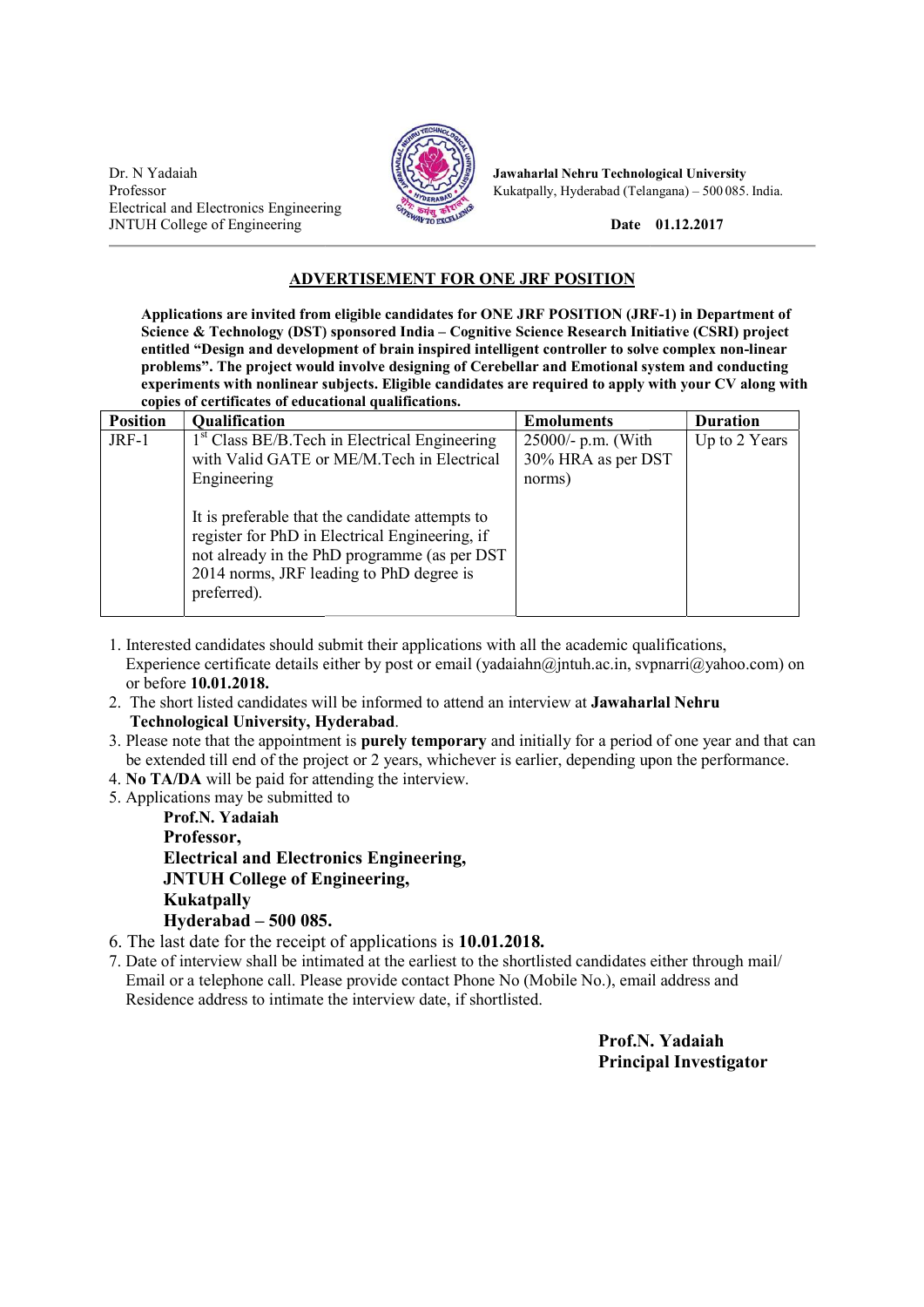Proforma of application for the post In the DST sponsored project

## APPLICATION FORM

## For the position of JRF to work in the DST sponsored project [Project No. SR/CSRI/132/2013(G)

## 1. Personal Details

| Full Name                        |                          |  |                       |
|----------------------------------|--------------------------|--|-----------------------|
| (In Capital)                     |                          |  |                       |
| Father Name                      | Mother Name              |  |                       |
| Date of Birth                    | Gender                   |  | Affix Recent Passport |
| (DD/MM/YY)                       | (Male/Female)            |  | Size Photo            |
| Marital Status                   | Nationality              |  |                       |
| (Married/Unmarried)              |                          |  |                       |
| <b>Address for Communication</b> | <b>Permanent Address</b> |  |                       |
|                                  |                          |  |                       |
|                                  |                          |  |                       |
|                                  |                          |  |                       |
| Mobile/Phone no.                 | E-mail                   |  |                       |
|                                  |                          |  |                       |

# 2. Education Background (From Matriculation Onward)

| <b>S.</b><br>No. | <b>Degree</b> | <b>Board / University</b> | <b>Regular/Part</b><br>time | Year | <b>Division</b> | % Marks<br>/CGPA |
|------------------|---------------|---------------------------|-----------------------------|------|-----------------|------------------|
|                  |               |                           |                             |      |                 |                  |
|                  |               |                           |                             |      |                 |                  |
|                  |               |                           |                             |      |                 |                  |

# 3. Qualifying Examination (GATE/CSIR/UGC/NET/Others)

| S.  | <b>Qualifying</b>  | <b>Branch</b> | Year | Valid up to | Percentile | All India | Any other   |
|-----|--------------------|---------------|------|-------------|------------|-----------|-------------|
| No. | <b>Examination</b> |               |      |             |            | Rank      | information |
|     |                    |               |      |             |            |           |             |
|     |                    |               |      |             |            |           |             |
|     |                    |               |      |             |            |           |             |
|     |                    |               |      |             |            |           |             |